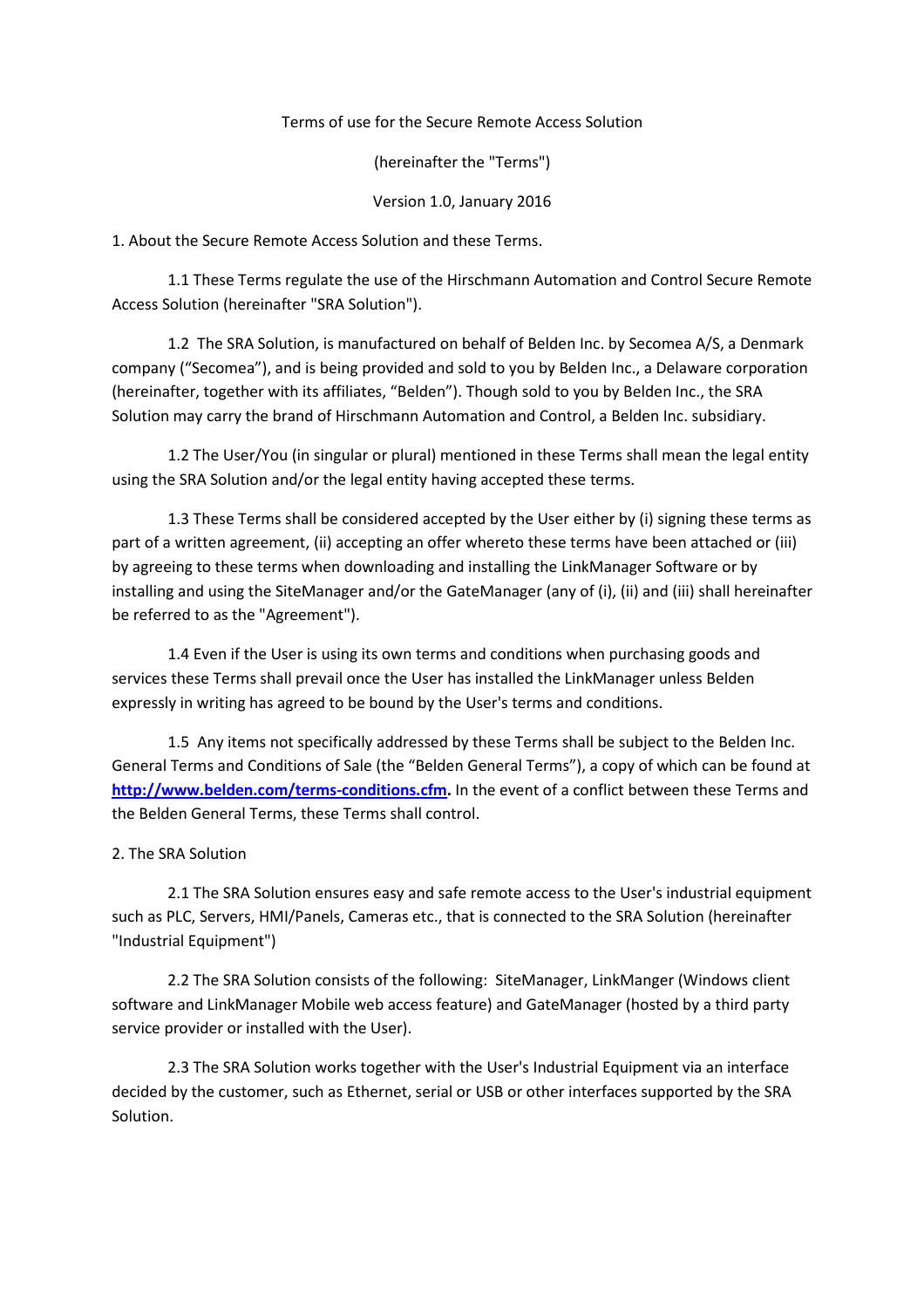2.4 The SRA Solution requires that the SiteManager component that interfaces to the Industrial Equipment is allowed to access the central GateManager via the local network, or via a wireless broadband connection.

2.5 The current SRA Solution and its variations are described in detail on www.beldensolutions.com.

2.6 In case of a discrepancy between product information in hard copy and the description on www.beldensolutions.com the latter shall prevail.

2.7 The SRA Solution is only to be used with Industrial Equipment prepared for safe remote access.

2.8 The SRA Solution has a high level of built-in security but the built-in security cannot and should not substitute or prevent the User from taking proper security measures in order to keep the Industry Equipment safe and protected against unauthorised access.

2.9 The User accepts that functionality and/or the user interface of the SRA Solution may be amended in connection with system updates.

2.9.1 In case of major amendments, Belden will give notice of such amendments in due time before such amendments are implemented in order for the User to be able to take proper measures.

2.10 The User acquires a non-exclusive right of use for the SRA Solution.

2.11 The User shall be solely liable for all setup and configuration of the SRA Solution.

2.12 It is the User's sole responsibility that the User's Industry Equipment is adequate enabled for remote access and at all times is well maintained.

3. Installation and Configuration

3.1 Any installation of the SRA Solution is contingent upon the User providing the following at User's own cost and effort:

3.1.1 Adequate Internet access;

3.1.2 Adequate user rights on personal computer;

3.1.3 Adequate personal computer and mobile devices with internet access;

3.1.4 Adequate knowledge of electrical wiring of Industrial Equipment; and

3.1.5 Adequate authority to apply the SRA Solution to the Industrial installation.

3.2 Prior to installing the SRA Solutions, the User shall ensure that the Industry Equipment to be used with the SRA Solution is remote access enabled and is capable of communicating with the SRA Solution.

3.3 The SRA Solution is installed and configured by the User.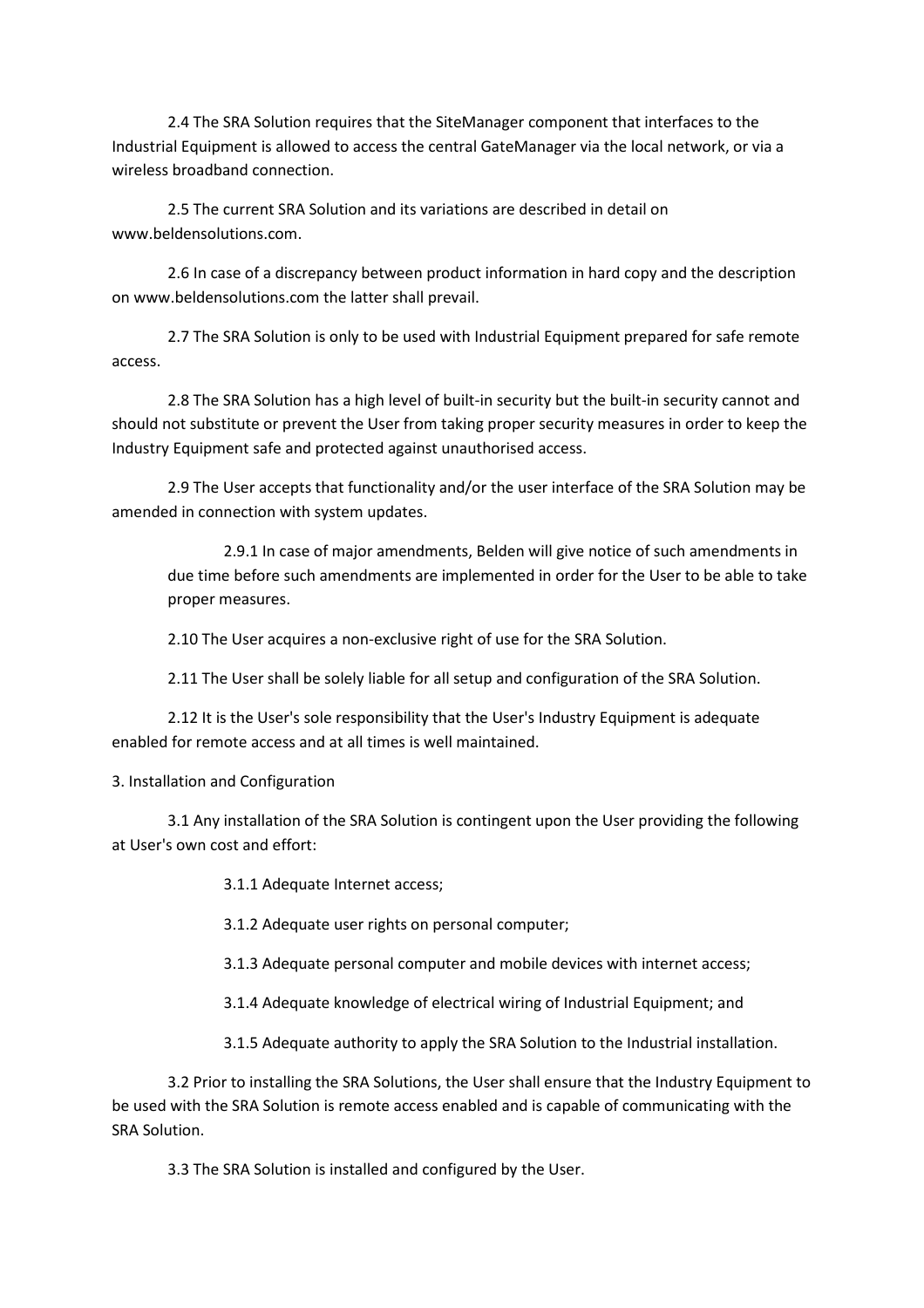3.4 All data are transmitted in standard formats supported by the SRA Solution.

3.5 Belden is not liable or responsible for data transmission to and from the Industrial Equipment, as Belden has no control over the internet or the User's internal IT installations. Nor is Belden liable or responsible for the correctness of data received.

3.6 The User has been made aware that data between the Industry Equipment and the SiteManager may be transferred in a non-encrypted format.

3.7 The User has been made aware that data to and from the LinkManager Mobile may be transferred in a non-encrypted format.

3.8 The User has been made aware that all data between SiteManager and GateManager and GateManager and LinkManager is encrypted.

4. Consultancy Assistance and Support

4.1 The SRA Solution is provided AS IS. The User has to decide whether the chosen SRA Solution is fit for User's purpose.

4.2 Consultancy assistance and training from Belden in connection with purchase, installation and start-up must be acquired separately and is NOT comprised by these terms.

4.3 Unless otherwise agreed, the User has free e-mail/web support all working days between 09:00 a.m. and 17:00 p.m. CET.

4.4 Belden will reply to enquiries on a "first come, first served" basis. The initial response time usually does not exceed twenty-four (24) hours during working days.

#### 5. Software

5.1 The LinkManager is client computer software developed by Secomea and maintained by Belden and Secomea. The LinkManager software is designed to be installed on personal Windows computers.

5.2 The LinkManager software only functions properly as part of the SRA Solution.

5.3 The LinkManager software is downloaded from www.beldensolutions.com in the version present at the time of download.

5.4 The User is entitled to install the downloaded software on an unlimited number of User's personal computers.

5.5 The LinkManager Mobile and the GateManager Administrator portal are both web access clients and they are designed to be used from computer platforms with a browser supporting TLS 1.0 encryption and java script.

5.6 Due to LinkManager Mobile and the GateManager Administrator portal being integrated parts of GateManager, updates to these clients may occur in conjunction with updates of the GateManager server.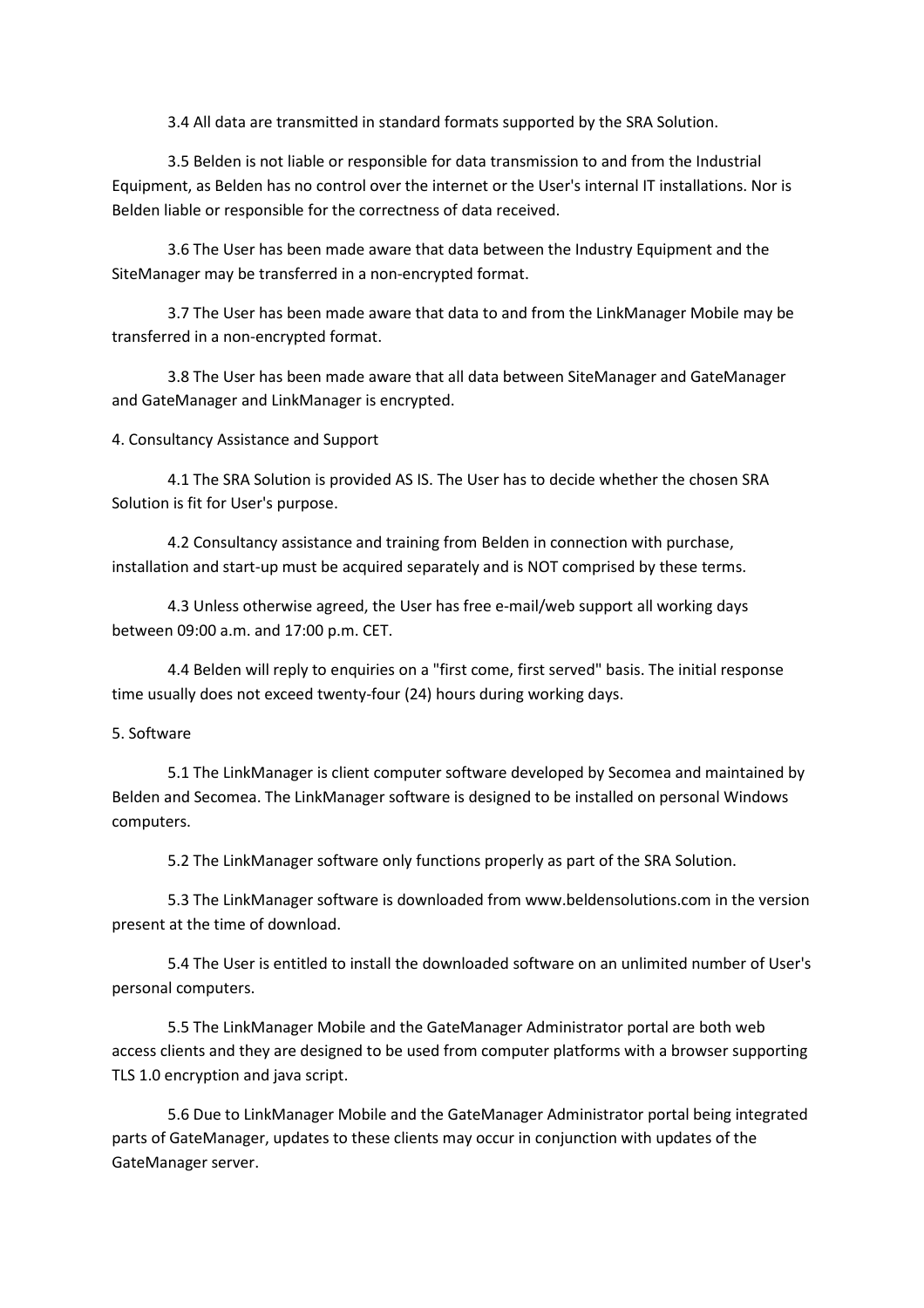5.7 The LinkManager, LinkManager Mobile and GateManager Portal clients are maintained by Belden and/or Secomea on an on-going basis.

5.8 Access to updates may be contingent upon paying the annual maintenance fees depending on the type of agreement the User have with Belden/ its resellers.

5.9 It is the sole responsibility of the User to maintain the LinkManager software.

5.10 Any support provided by Belden for the LinkManager software is contingent upon the LinkManager software being fully updated.

5.11 If User is using its own GateManager server, any support provided by Belden for the LinkManager Mobile and GateManager Administrator Portal is contingent upon the GateManager software being fully updated.

5.12 The use of the LinkManager software and LinkManager Mobile is restricted as follows:

5.12.1 This License does not convey to You with an interest or ownership in or to the LinkManager or LinkManager Mobile software, or its documentation but only a limited right of use always subject to the terms of these Terms of use.

5.13 You are made aware that any attempt to access Your Industrial Equipment via the LinkManager Software requires that You have purchased the necessary license and that these licenses are duly registered with us. Belden recommends that all software and access to software hosted by us is thoroughly tested prior to any production use.

5.14 You are entitled only to allow access to the LinkManager software for individuals who are working for the entity who has accepted these terms. Accesses to Your Industrial Equipment by individuals who are not covered by these terms are Your sole responsibility.

5.15 You are permitted to back up the LinkManager software in accordance with good industry practice, however, a new copy of the Software may at all times be downloaded from Belden's web site (excluding any of Your data). Backup copies on transportable data media must be marked as such and bear copyright notices as to the ownership of the software by Belden and Secomea. Backup copies must be kept in a secure place and destroyed IMMEDIATELY if the right to use ceases and You must, if requested by Belden, sign an affidavit to this effect.

5.16 Your use rights hereunder only pertain to the version (1.x, 2.0 etc.) of the software that was purchased by You and is stated on the sales invoice to You by Belden.

5.17 You accept that the software may be disabled AUTOMATICALLY OR by Belden if You breach the terms of these Terms of use and/or in case of non-payment of any fees due AND/OR IN CASE OF NON-VALIDATION OF THE SOFTWARE. You may not give away, rent, lease or sell the LinkManager software alone or together with Your access to the Link Manager mobile or assign or otherwise transfer Your rights under these terms of use unless agreed in writing with Belden or as contemplated by Section 15.2 of these Terms. Except as to the extent set forth by mandatory legislation in Your jurisdiction, You may not amend, modify, make additions, deletions or changes to the LinkManager software nor may You reverse engineer, decompile, disassemble or in any other manner attempt to derive source code from the LinkManager software. If under mandatory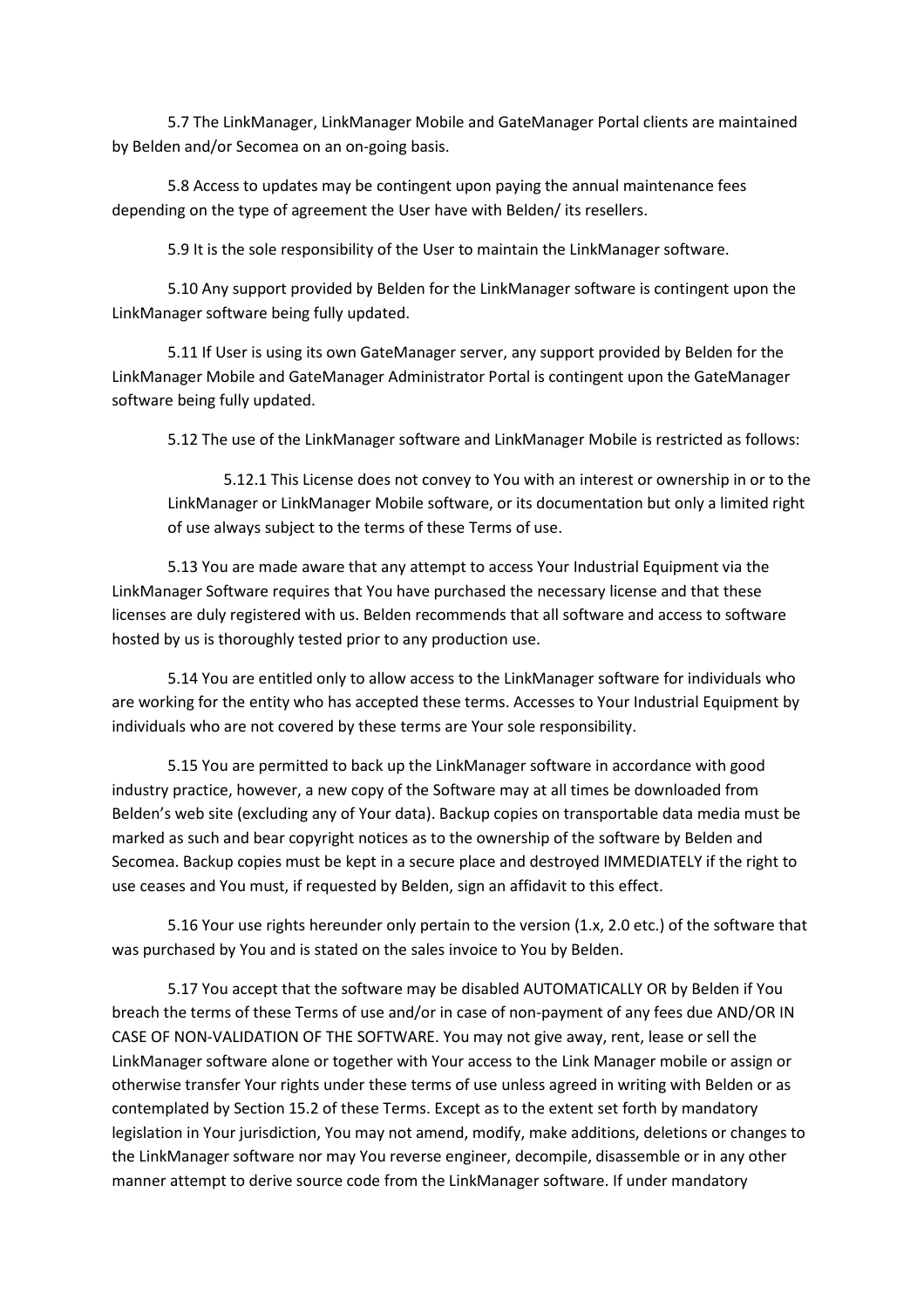legislation You are required to decompile the LinkManager software You agree that, prior to decompiling the LinkManger software, You will give written notice to Belden requiring Belden within a reasonable, limited period of time (which cannot be less than ninety (90) calendar days) to provide the information and documentation necessary to produce interoperability. You are entitled to decompile the LinkManager software only after Belden has failed to comply with such notice within the reasonable, limited time period.

5.18 You agree to maintain all copyright notices on any full and partial copies of the LinkManager software and its documentation. You must not use or allow any third party to use the LinkManager software in any manner that may infringe any intellectual property rights, including without limitation patents, copyrights and trade mark rights or any proprietary or trade secret interests.

### 6. Embedded software / firmware

6.1 The terms of use applying to the LinkManager software shall also apply to the embedded firmware in the physical SiteManager and GateManager.

### 7. Rights

7.1 All rights, including full copyright for SiteManager, GateManager and LinkManager software and any embedded firmware and all subsequent versions of the aforementioned, shall exclusively belong to Belden or its suppliers, regardless of whether the User has contributed with ideas/input/tests etc. for the development of new functionality, design, interface, etc.

# 8. Audit

8.1 You are at all times obliged to ensure that Your use of the SRA Solution corresponds to these Terms and Your recurring payments.

8.2 You accept that if You are using the GateManager Server Belden may validate and monitor Your use of the Solution to the extent necessary for ensuring compliance with Your rights granted under these Terms.

8.3. You accept that if You operate Your own GateManager Server this Server will once each month generate an Audit report to Belden informing Belden of the number of connected SiteManagers in order for Belden to service GateManager maintenance agreement. You are not allowed to prohibit Your GateManager from sending the Audit Report to Belden, unless other means of timely delivery of the Audit Report have been explicitly agreed with Belden in writing. If Belden does not receive the Audit Report once each month Belden may invoice You based on the last report we have received with an addition of 100 %

8.4 The audits shall allow Belden to check that the usage corresponds to Your agreement with Belden, to ensure that Belden receives the payments to which Belden is entitled and furthermore to observe that the Solution is used according to these Terms.

8.5 If Belden does not receive the report mentioned in 8.3 once a month, or if the report is delayed numerous times, You shall allow Belden access to on-site audit in order for Belden to ensure that the usage corresponds to Your Agreement with Belden, to ensure that Belden receives the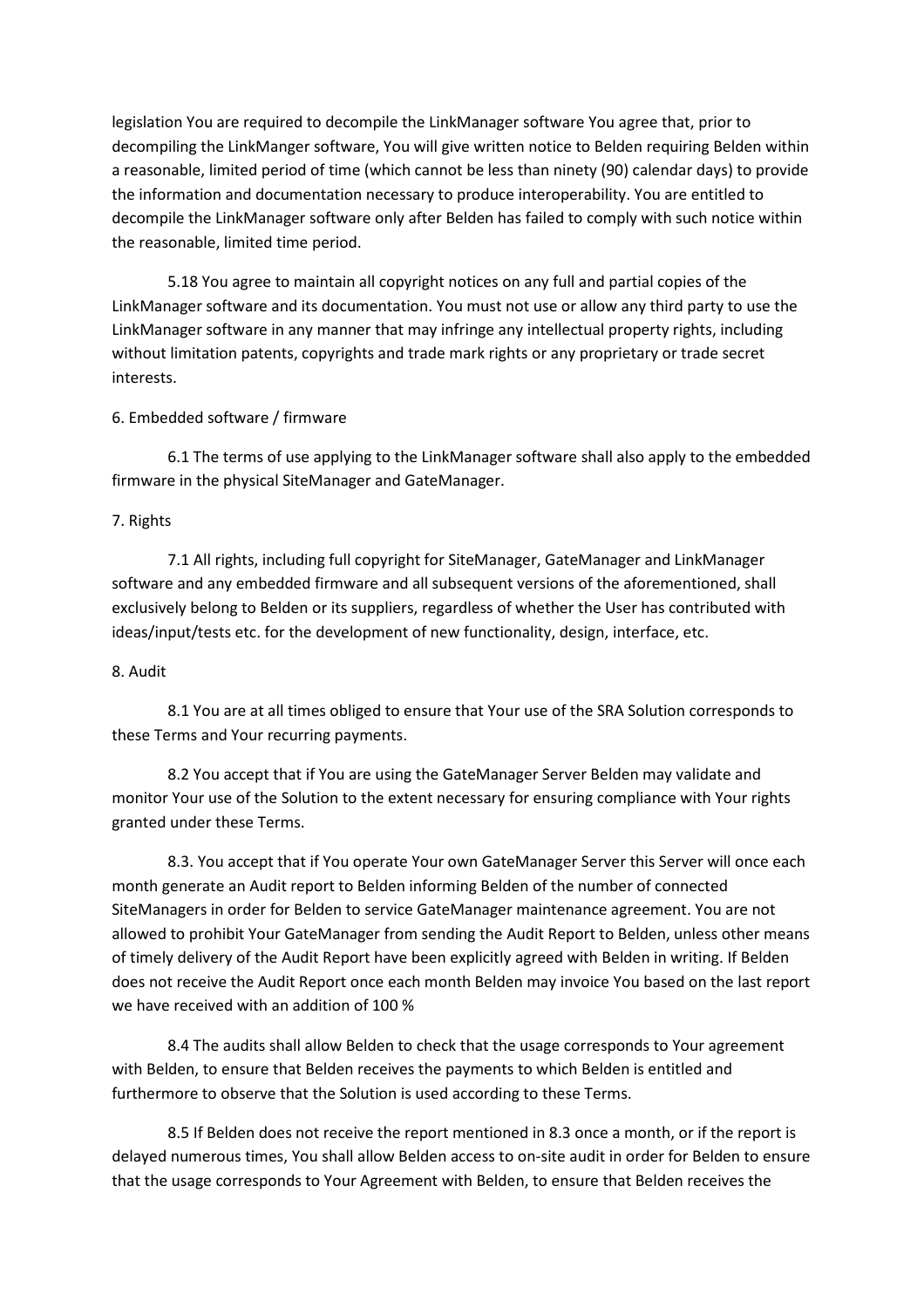payments to which Belden is entitled and further to observe that the Solution is used according to these Terms. Belden may only conduct one audit every twelve (12) month period unless Belden can show that You deliberately obstruct sending out the monthly report. When conducting the on-site audit Belden shall observe any reasonable on-site rules and regulations.

8.6 You shall at Your own cost assist Belden in performing any such audits and shall, at Belden 's request, perform any measurement of the utilization and installations requested by Belden and report the result of such measurements to Belden without undue delay.

8.7 If Your usage of the SRA Solution exceeds the agreed usage, or if Belden can otherwise demonstrate that additional fees are due, then Belden is entitled to invoice You in accordance with Belden's general price list. Belden's right to such payments shall not lapse even if Belden does not claim the payments upon the audit but only at a later date.

8.8 Nothing in the above shall restrict Belden from exercising any other remedies, including without limitation the right to terminate the User's right of use of the SRA Solution.

### 9. Warranty

 9.1 REGARDLESS OF HOW YOU ARE USING THE SRA SOLUTION, EXCEPT AS OTHERWISE PROVIDED IN THIS SECTION 9, THE SRA SOLUTION IS PROVIDED "AS IS" AND BELDEN MAKES NO WARRANTIES WHATSOEVER REGARDING THE SRA SOLUTION'S FITNESS FOR ANY PARTICULAR PURPOSE. FOR THE AVOIDANCE OF DOUBT, NO WARRANTY (INCLUDING ANY WARRANTY REFERENCED IN THE BELDEN GENERAL TERMS) OTHER THAN THE WARRANTY PROVIDED BY THIS SECTION 9 SHALL BE APPLICABLE TO THE SRA SOUTION.

 9.2 Belden warrants that, for a period of twenty-four (24) months from the date of your purchase of the SRA Solution, the SRA Solution shall be free from material defect in workmanship or material. The aforementioned warranty shall not cover defects caused by normal wear and tear, inadequate maintenance or faulty repair after delivery, modifications undertaken by You without Belden's written consent, failure to observe operating instructions or defects resulting from other reasons beyond Belden's reasonable control.

9.3 Warranty claims shall be made in the following manner:

 9.3.1 Any warranty claim made pursuant to this Section 9 shall be made no later than 10 days after the expiry of the warranty period in order for the claim to be valid.

 9.3.2 Any warranty claim made pursuant to this Section 9 shall be accompanied by the following documentation:

> 9.3.2.1 detailed information about the products on which the warranty claim is made, including all relevant product information in order for Belden to be able to identify the product;

9.3.2.2 a copy of the invoice covering the product in question;

 9.3.2.3 information of the date when You downloaded the product in question; and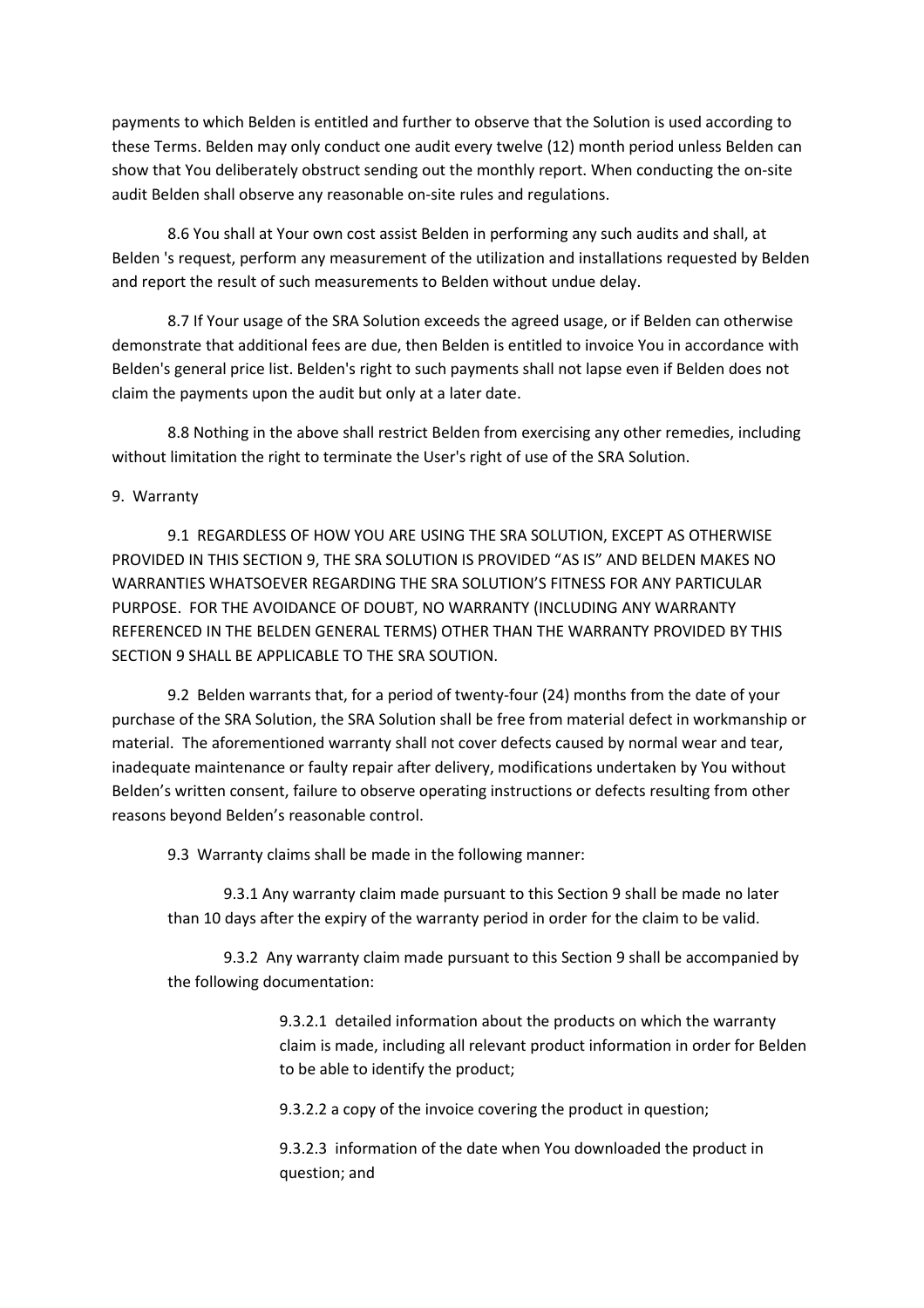9.3.2.4 a detailed description of the claimed defect to allow Belden to replace the defect or to establish the likely causes of the defect.

 9.4 If, following a properly filed warranty claim, it is determined that a product does not operate as warranted within the warranty period, Belden shall, at its option and expense, repair the defective product or deliver an equivalent product to replace the defective item. Replacement products may be new or reconditioned. All products that are deemed effective and replaced will become the property of Belden. See the Hirschmann RMA policy referenced in the Belden General Terms for additional information on returns.

10. GateManager - Accessibility and Maintenance

10.1 In case You are using and operating Your own purchased GateManager the following shall apply:

10.1.1 You are solely responsible for opening the necessary ingoing and outgoing ports in Your firewalls in order for the GateManager to function as specified.

10.1.2 You are solely responsible for operating a mail server through which the GateManager can send e-mails in order for the GateManager to function as specified.

10.1.3 You are solely responsible for operating the GateManager including maintenance, backup and any claims from Your own customers due to Your use of the GateManager.

10.2 In case You are using a hosted GateManager server additional Terms of Use may apply.

#### 11. Communication

11.1 Belden may use User's e-mail(s) for all types of communication, including service messages, demands and reminder letters and notices concerning news in SRA Solution or other services provided by Belden.

12. Security Setup and Backup

12.1 SRA Solution has been properly secured against unauthorized access.

12.2 SRA Solution includes logging functions, which ensure that You are able to see which individuals have accessed the SRA Solution and which general actions the user has taken.

12.3 Belden does not make any backups of any kind of the SRA Solution save for the hosted GateManager. Any backup of Your SRA Solution is therefore Your sole decision and responsibility.

# 13. Liability and Waiver

13.1 User shall be solely liable for any use of SRA Solution, including access to LinkManager, SiteManager and GateManager.

13.2 Belden shall not be liable for any inability to access SRA Solution caused by: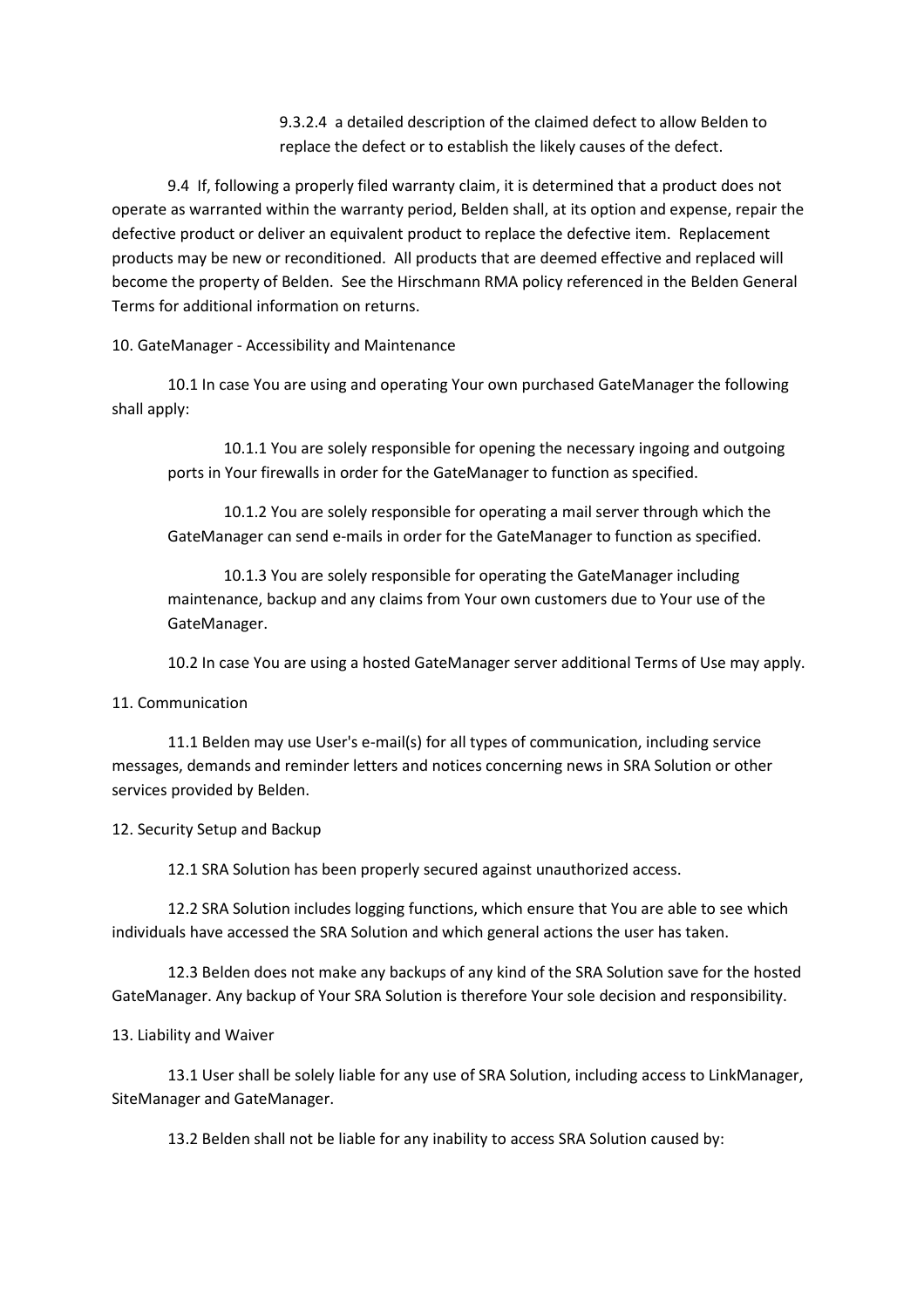13.2.1 Problems with the User's Internet access/ability to connect to the SRA Solution or internal IT-systems regardless of the reason;

13.2.2 Problems with the User's Industrial Equipment, regardless of the reason;

13.2.3 General telecommunication problems, i.e. cable breakdown, heavy traffic etc.;

13.2.4 Unknown errors in hardware operating equipment supplied by Belden;

13.2.5 Updates and other required maintenance of SRA Solution;

13.2.6 Extraordinary circumstances which are beyond the control of Belden, its affiliates or its or their partners and/or sub-suppliers, and which could not or should not reasonably have been foreseen and should not have been avoided or overcome when entering into this agreement.

#### LIMITATION OF LIABILTY

13.4 IN NO EVENT SHALL BELDEN BE LIABLE (REGARDLESS OF THE FORM OF THE ACTION, WHETHER IN CONTRACT OR IN TORT OR OTHERWISE, INCLUDING NEGLIGENCE) FOR SPECIAL, INDIRECT, INCIDENTIAL, CONSEQUENTIAL OR PUNITIVE DAMAGES BY WHOMEVER INCURRED OF WHATEVER NATURE, INCLUDING DAMAGES FOR LOST PROFITS, DATA, TIME, REVENUES OR THE LIKE, EVEN IF BELDEN IS ADVISED IN ADVANCE OF THE POSSIBILITY OF SUCH DAMAGES. FURTHER, BELDEN'S TOTAL LIABILTY (REGARDLESS OF THE FORM OF ACTION, WHETHER IN CONTRACT OR IN TORT OR OTHERWISE, INCLUDING NEGLIGENCE) FOR ANY CLAIMS OR DAMAGES ARISING OUT OF OR CONNECTED WITH THIS AGREEMENT OR THE MANUFACTURE, SALE, DELIVERY OR USE OF THE PRODUCTS EXCEED THE PURCHASE PRICE OF THE PRODUCTS GIVING RISE TO SUCH CLAIMS OR DAMAGES ACTUALLY PAID IN THE MOST RECENT TWELVE (12) MONTHS PRIOR TO THE EVENTS GIVING RISE TO THE CLAIM, AND IN NO EVENT SHALL TOTAL LIABILITY EXCEED \$5,000. THIS SECTION 13.4 SHALL SURVIVE FAILURE OF AN EXCLUSIVE REMEDY.

#### 14. Duty of Confidentiality

14.1 Belden and its employees, sub-suppliers and advisors shall observe strict confidence as regards any information about the User's business affairs and other confidential information coming into their possession in connection with the set-up, operation and performance of this agreement. Notwithstanding anything herein to the contrary, Belden shall be permitted to share information related to your acquisition and use of the SRA Solution with its third party service providers as may be necessary to provide the services contemplated by these Terms.

# 15. Termination, cancellation and expiry

15.1 The agreement on User's access to the Hosted GateManager may be terminated by either User or Belden by providing three (3) months' written notice to the other party.